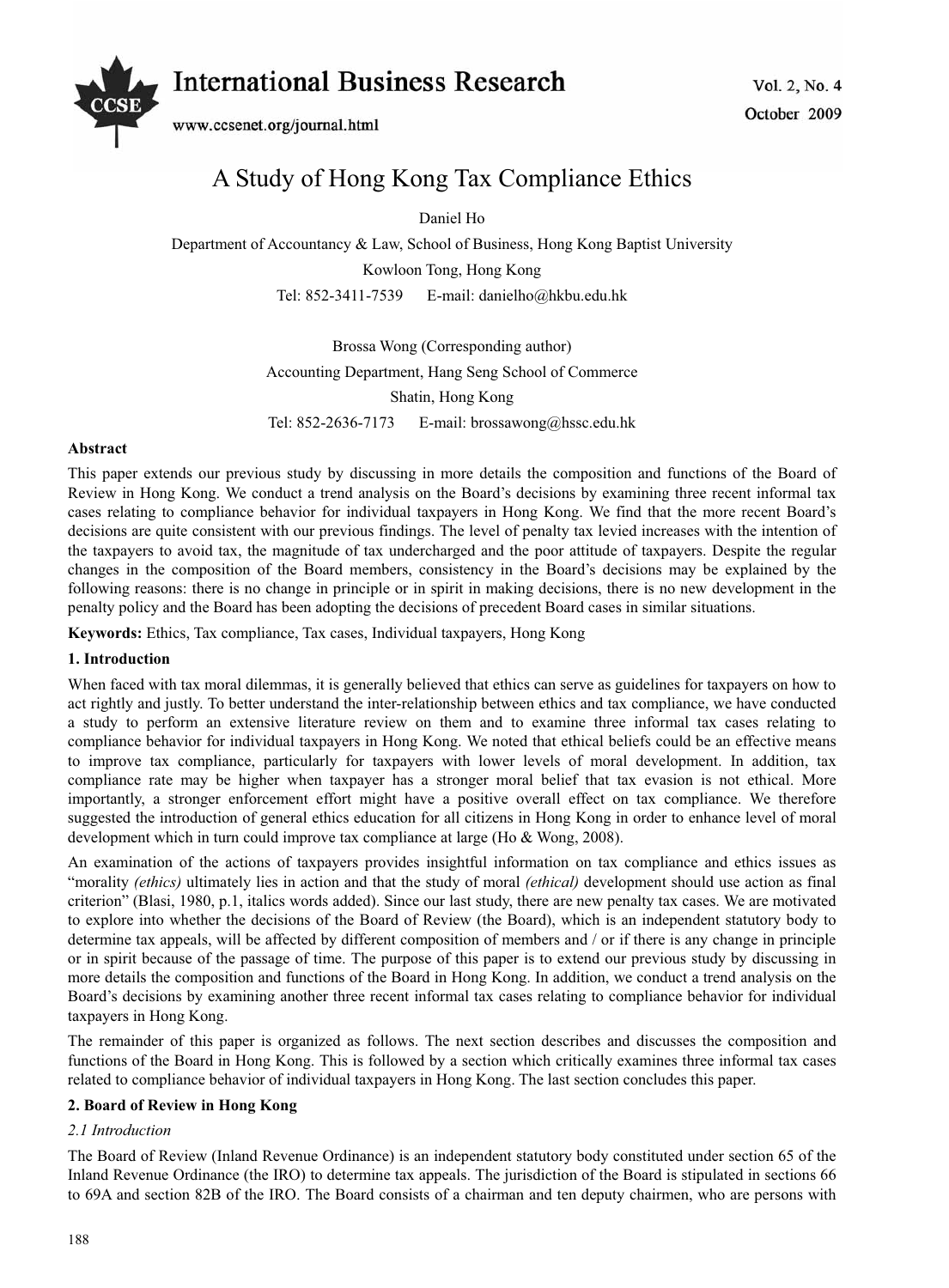legal training and experience, and not more than 150 other members, all of whom are appointed by the Chief Executive of Hong Kong. The second author of this paper was appointed by the Chief Executive of the Hong Kong government as a member to the Board for a period of three years up to 31 December 2007.

## *2.2 Functions and Procedures*

The Board is an independent tribunal and informal tax court in Hong Kong to determine tax appeals. Any taxpayer may lodge an appeal by giving notice of appeal in writing to the clerk to the Board (the clerk) under the following circumstances:

a. If a taxpayer has validly objected to an assessment but the Commissioner of Inland Revenue (the Commissioner) considered the objection has failed, the taxpayer may lodge an appeal to the Board within one month after the transmission of the Commissioner's written determination.

b. The IRO empowers the Commissioner to institute prosecution, to compound or to assess additional penalty tax if taxpayers fail to comply with the requirements under the IRO. For less serious cases, i.e. offences that do not involve any willful intent to evade tax, they are generally dealt with administratively by the imposition of additional penalty tax under section 82A of the IRO. A taxpayer who has been assessed an additional penalty tax can appeal to the Board under section 82B of the IRO within one month after the date of issue of the notice of assessment.

## *2.3 Composition and Functions of the Hearing Panel*

On receipt of a notice of appeal, the clerk will fix a time for the hearing of the appeal. A hearing panel with at least three members, one of whom is either the chairman or a deputy chairman, is formed to determine the tax appeal. The chairman or the deputy chairman will serve as the panel chair and two other members will serve as panel members. All members to the Board are provided with a schedule of hearings on a monthly basis and it is voluntary for members to sign up as a panel member for the hearing. The second author has heard two hearings as a panel member during her term. Decision is made on the basis of a majority of votes, and in the case of an equality of votes the chairman or deputy chairman, i.e. the panel chair, will have a second or casting vote.

## *2.4 Attending Board of Review Hearing*

A taxpayer should attend the hearing of an appeal either in person or by an authorized representative. The Board may proceed to hear the appeal in the absence of the taxpayer and his authorized representative under special circumstances. In such case, the Board may consider the written submissions of the taxpayer.

All appeals are heard in camera. The onus of proving that the assessment appealed against is excessive or incorrect is on the taxpayer. The taxpayer should therefore call upon all witnesses and place all documents, no less than 14 days before the hearing, to support his appeal. The taxpayer is given a choice at the hearing of either making an unsworn statement or giving evidence on oath in support of the appeal. The taxpayer will be cross examined by representative of the Commissioner if he chooses the latter option and greater weight will be attached to evidence tested by such process.

After hearing the appeal, the Board will confirm, reduce, increase or annul the assessment appealed against or may remit the case to the Commissioner for re-assessment. The Board may also order the taxpayer to pay as costs of the Board an additional sum not exceeding HK\$5 000, if the proceeding has been conducted frivolously, vexatiously or an abuse of process.

# *2.5 Delivery of Board of Review Decisions*

The decision of the Board is final; however either the taxpayer or the Commissioner may make an application requiring the Board to state a case on a question of law for the opinion of the Court of First Instance, within one month of the date of the Board's decision. After hearing an appeal, the panel chairman will deliver the decision of the Board which is normally in written form. The panel chairman is responsible to report the case which is endorsed by panel members. The Board of Review Decisions, available on-line and in printed version, is a publication of the Board which contains selected decisions on tax appeals written by the presiding chairmen (and endorsed by panel members) of hearings. In accordance with section 68(5) of the IRO, the identity of the taxpayer is not disclosed.

#### **3. Trend Analysis on Real-life Perspectives**

In our previous study (Ho & Wong, 2008), we have examined three informal tax cases relating to compliance behavior for individual taxpayers in Hong Kong. All the taxpayers in these cases have committed behavior of understating or omission of income. Since our last analysis, there are new penalty tax cases. As the term of each appointed member to the Board is three years, there is a consistent change in the composition of the Board. Moreover, the penal of each hearing is randomly formed by voluntary members. We are therefore motivated to explore into whether the decision of the Board will be affected by different composition of members and / or if there is any change in principle or in spirit because of the passage of time. As such, we extend our previous study to examine another three recent informal tax cases relating to compliance behavior for individual taxpayers in Hong Kong and to conduct a trend analysis on the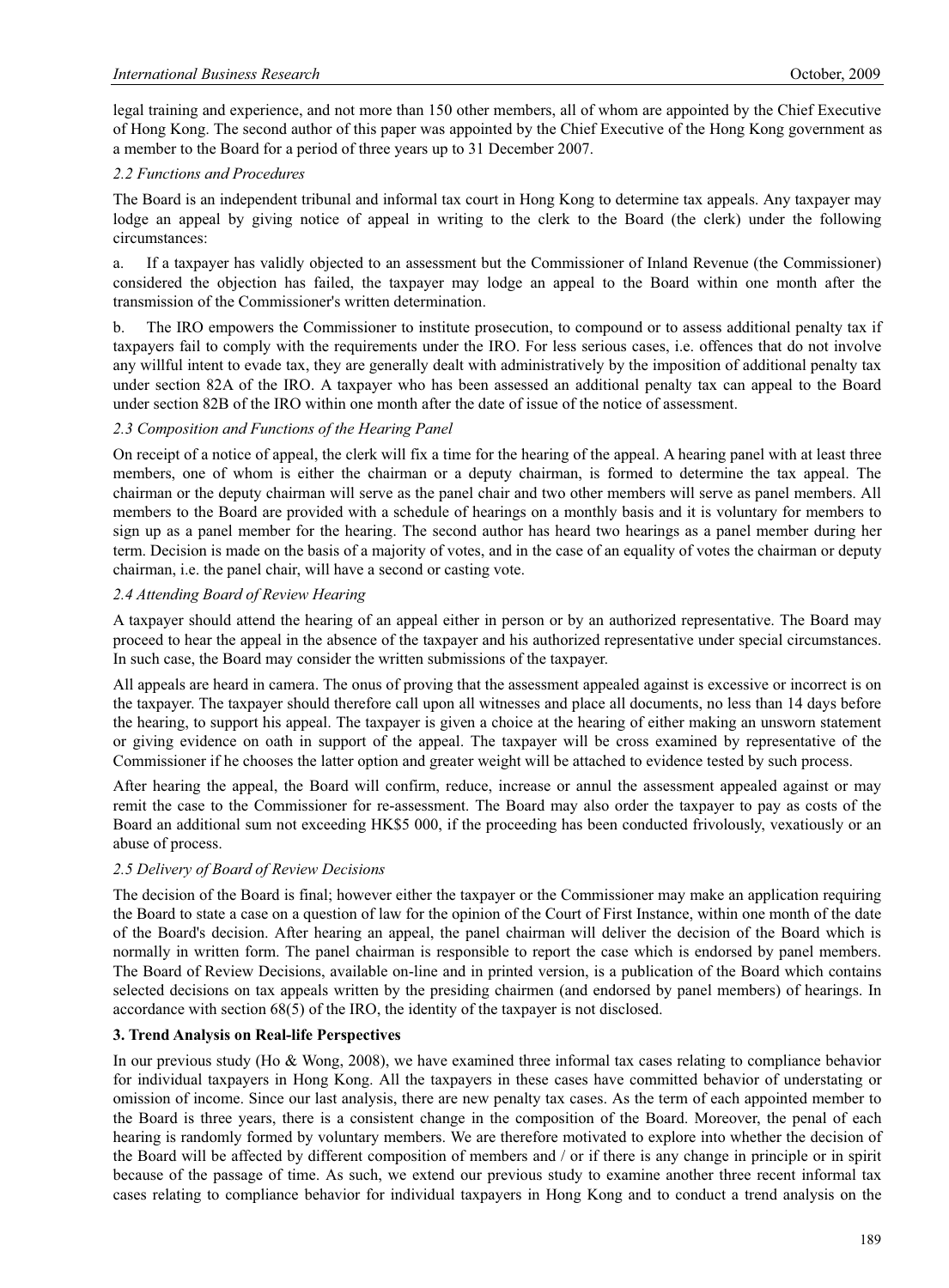#### Board's decisions.

*3.1 The Cases* 

3.1.1 Case One

Case *D4/06* (2006-07, Volume 21) was heard on 25 February 2006 and the decision was delivered on 10 April 2006. The hearing panel composed of Mr. Kenneth Kwok Hing Wai SC (chairman), Mr. David Li Ka Fai and Mr. Horace Wong Ho Ming.

The taxpayer was a computer systems specialist and she applied for business registration as sole proprietress of a business (the Firm) on 23 June 2000. On the same date, she signed a 'Professional Services Contract General Agreement' in the name of the Firm with a bank (the Bank) under which the Firm would provide services in the capacity of a Systems Specialist for around one year for a fee of HK\$547 560. The agreement also provided that the Firm would assign the taxpayer to provide the services. The business registration records of the Firm were changed on 4 October 2000 and the taxpayer's father, who was unemployed, was added as a partner of the Firm with effect from 1 September 2000.

The taxpayer did not report the fees paid by the Bank as her salary income but reported income as a partner of the Firm with a 10% share of the profits, while her father was said to have a share of the remaining profits. The Revenue conducted an audit on the taxpayer's affairs on 21 January 2005 and the taxpayer reached compromise with the Revenue on 26 February 2005. She agreed to the amounts of understated income for the years of assessment 2000/01 and 2001/02 and the understated income was computed on the basis that the fees paid by the Bank were the taxpayer's salary income. Two additional assessments were then issued in accordance with the compromise document and the taxpayer did not object to the assessments. The document also provided that penal actions may be considered by the Revenue.

The Deputy Commissioner subsequently issued two penalty assessments to assess the taxpayer to additional tax under section 82A of the IRO. The additional tax imposed averaged 68% of the tax undercharged. The taxpayer appealed to the Board on the grounds that she was not liable to additional tax and that the amount of additional tax was excessive. The taxpayer contended that she was compelled by the Bank to contract as a contractor instead of an employee. She had reported the fees paid by the Bank under profits tax because she did not know that she should report the fees as her salary. She also stated that there were about 30 persons in her team and that about seven to eight of them had contracts similar to her case.

The Board found that since more than two thirds of the persons in her team were employees, the taxpayer had failed to prove that she was compelled by the Bank to contract as a contractor instead of an employee. In the absence of compulsion by the Bank, the Board held that the taxpayer had no reasonable excuse to understate her salary income. The taxpayer had understated 81% and 38% of the correct amount of income for the years of assessment 2000/01 and 2001/02 respectively. The understatement, although involving two years of assessment, was in respect of the fees from the Bank over a one-year period. The Board was impressed by the co-operation of the taxpayer and adopted the same approach as in case *D90/01* (2001, Volume 16, Third Supplement) to reduce the additional tax imposed by half.

#### 3.1.2 Case Two

Case *D80/06* (2007-08, Volume 22) was heard on 24 November 2006 and the decision was delivered on 6 February 2007. The hearing panel composed of Mr. Kenneth Kwok Hing Wai SC (chairman), Mr. Ip Tak Keung and Ms. Susanna W Y Lee.

The taxpayer had understated his salary income by 29.04% in his tax return for the year of assessment 2004/05. The assessor assessed the taxpayer to salaries tax based on the total amounts of income reported in the employers' returns and the taxpayer did not appeal against the assessment. The Deputy Commissioner subsequently issued a penalty assessment to assess the taxpayer to additional tax under section 82A of the IRO. The additional tax imposed was HK\$4 400, being 19.77% of the amount of tax undercharged.

The taxpayer appealed against the penalty assessment and claimed that he had understated his income because his employer failed to give correct notification to him regarding his remuneration. The Board was of the view that a taxpayer had the duty to report the correct amount of income. Receipt and accrual of income and the total amount thereof were factual matters within the personal knowledge of the taxpayer. One should have knowledge of his own total income and should not be spoon-fed by the employer.

The Board considered that the taxpayer should be able to verify the correctness of his income even though his emoluments were paid into his bank account by auto-pay. The Board held that the taxpayer was in reckless disregard of his duty to report the correct amount of his income and carelessness was not an excuse for submitting an incorrect return. The taxpayer held senior positions and the understatement of income was significant, both in amount and percentage. The Board held that payment of tax on time, lack of intention to evade tax and frequent change of jobs were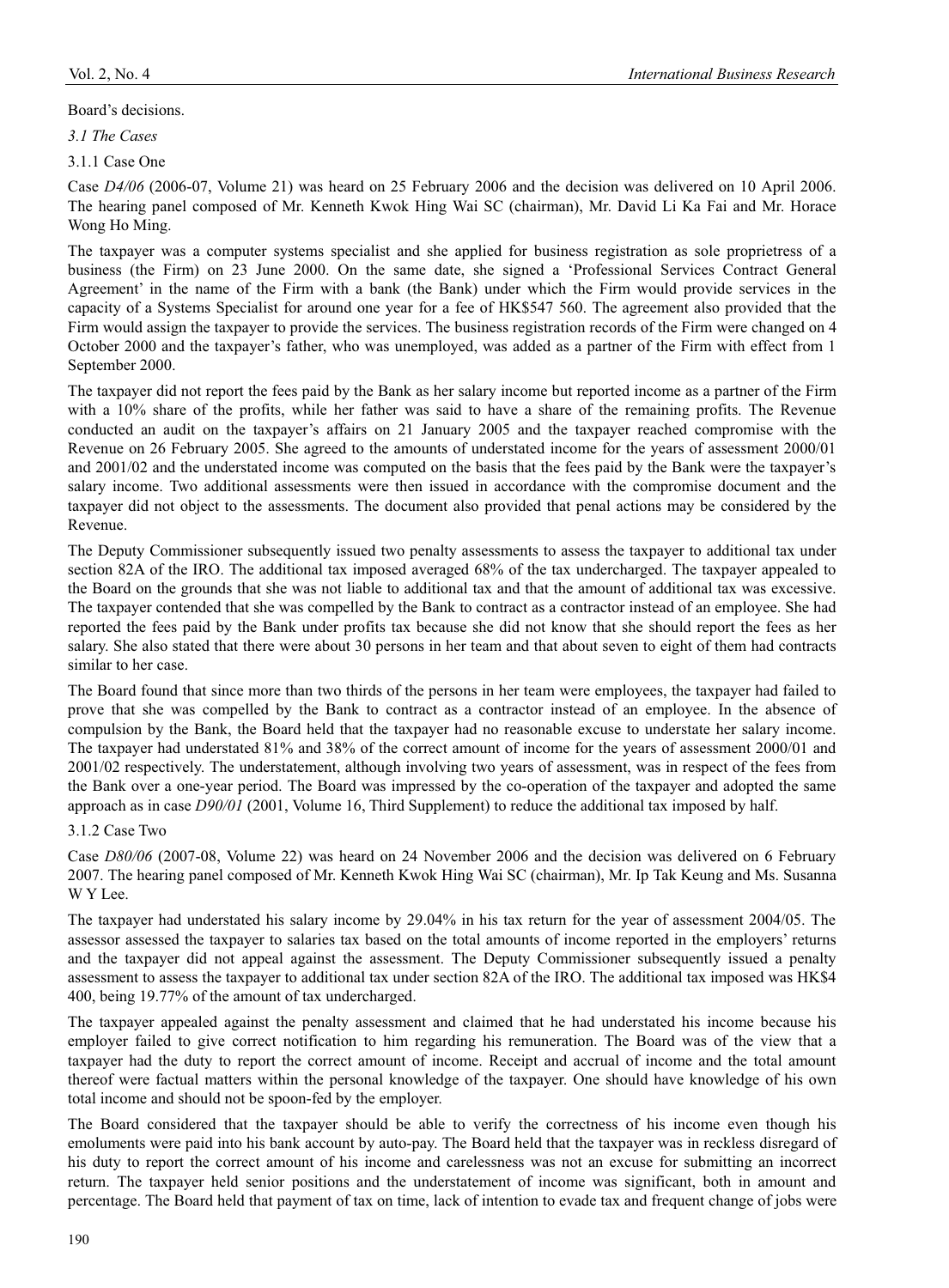## not mitigating factors.

The taxpayer had also understated his income three years ago in his 2001/02 tax return but no additional tax had been imposed in that occasion. The Board was of the view that taxpayers should take their duty seriously and heavier penalty should be imposed for subsequent contraventions. The Board held that the additional tax for the year of assessment 2004/05 was not excessive and was much inclined to increase the additional tax. Instead of increasing the additional tax, a costs order of HK\$2 500 was made and the appeal was dismissed.

# 3.1.3 Case Three

Case *D22/07* (2007-08, Volume 22, First Supplement) was heard on 16 August 2007 and the decision was delivered on 11 September 2007. The hearing panel composed of Mr. Kenneth Kwok Hing Wai SC (chairman), Mr. Donald Choi Wun Hing and Mr. David Kwok Sek Chi.

The taxpayer was employed by his former employer as the chief executive officer from 1 April 2005 to 31 October 2005 with a total salary income of HK\$1 225 002 and his former employer reported the taxpayer's income to the Revenue. The taxpayer was also employed by another company in a part-time capacity with a salary income of HK\$857 500 for the period between 1 April 2005 and 31 March 2006. However, the taxpayer only reported his salary income from his part-time job in his tax return and omitted the income from his former employer. The assessor assessed the taxpayer to salaries tax based on the total amounts of income reported in the employers' returns and the taxpayer did not appeal against the salaries tax assessment. After considering representations made on behalf of the taxpayer, the Deputy Commissioner assessed the taxpayer to additional tax under section 82A of the IRO which is equivalent to 8.16% of the tax undercharged.

The taxpayer appealed against the penalty assessment and contended that he accepted that it was his error and his fault. He impressed the Board that he had no intention to, and did not, deceive the Revenue. He left it to his wife to handle tax reporting but he had forgotten to provide his wife with his former employer's return and did not check the information on his tax return.

The Board, having considered all the matters urged by on behalf of the taxpayer, did not think that the assessment was excessive and the appeal was dismissed. The Board also decided not to increase the assessment for the following reasons. The taxpayer had taken and was taking steps to ensure further compliance. It was a mitigating factor for a taxpayer to put in place an effective system or mechanism to prevent any further contravention. The taxpayer had learnt a lesson and was sincere in his promise to comply with his reporting duties in future.

#### *3.2 The Analysis*

An interesting finding is that Mr. Kenneth Kwok Hing Wai SC served as panel chair for all the three recent cases and he is in fact the existing Chairman of the Board. In general, the decision of a taxpayer to behave unethically may be explained by the following factors: expected gain in tax savings from behaving unethically; low individual perception of the likelihood; low individual attitude to risk; and low individual ethical reasoning levels. Fischer *et al.* (1992) proposed a model of taxpayer compliance with four dimensions, namely demographic; non-compliance opportunity; attitude and perceptions; and tax system or structure. The Fisher model has been empirically tested by Chan *et al.* (2000). The taxpayers in these three cases have similar education level, income level and income source. They are all educated and occupy senior positions in their employment. All taxpayers in these cases have committed the same offence of understating or omission of income despite that their moral development, attitudes towards fairness of tax system, levels of non-compliance, and their attitude towards their tax affairs and tax authorities are quite different.

In case *D22/07* (2007-08, Volume 22, First Supplement), the taxpayer had understated his salary income by 59% due to his carelessness and the penalty tax imposed was only 8% of the tax undercharged. Carelessness was not an excuse for submitting an incorrect return. The Board did not think that the penalty tax assessment was excessive or insufficient. It was because the taxpayer has showed a good attitude and was sincere in his promise to comply with his reporting duties in future. It was a mitigating factor for a taxpayer to put in place an effective system or mechanism to prevent any further contravention.

In case *D80/06* (2007-08, Volume 22), the taxpayer had understated his salary income by 29% but the penalty tax imposed was 19% of the tax undercharged. The Board held that the taxpayer was in reckless disregard of his duty to report the correct amount of his income and carelessness was not an excuse for submitting an incorrect return. His attitude did not convince the Board that he was serious with his tax affairs. The Board also held that payment of tax on time, lack of intention to evade tax and frequent change of jobs were not mitigating factors. The taxpayer had also understated his income three years ago and the Board was of the view that heavier penalty should be imposed for subsequent contraventions. Instead of increasing the additional tax, a costs order of HK\$2,500 was thus made.

In case *D4/06* (2006-07, Volume 21), the taxpayer had adopted a tax evasion plan and was found to have understated her income as a result of tax investigation conducted by the Revenue. The taxpayer had understated 81% and 38% of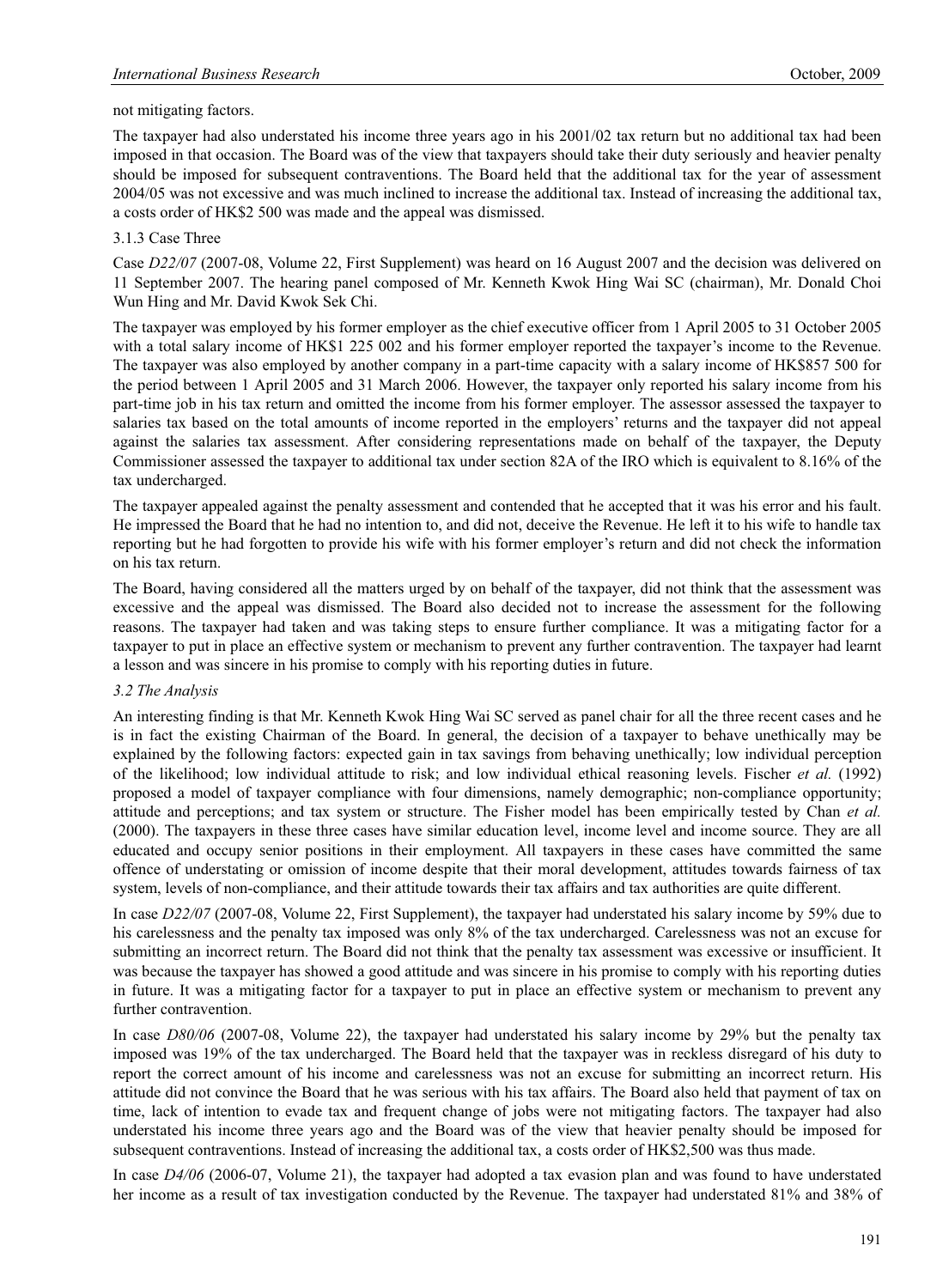the correct amount of income for two years of assessment. The understatement, although involving two years of assessment, was in respect of the fees from the Bank over a one-year period. The additional tax imposed averaged 68% of the tax undercharged. The Board was impressed by the co-operation of the taxpayer and adopted the same approach in a precedent case *D90/01* (Volume 16, Third Supplement) to reduce the additional tax imposed by half.

In order to provide a comparison of the Board's decisions over time, the following summary of discussion of three cases *D21/05*, *D48/05* and *D59/05* are extracted from our previous paper (Ho & Wong, 2008). The taxpayers in *D21/05*  (2005-06, Volume 20, First Supplement) are successful businessmen with low education level and they have understated substantial amount of income (nearly HK\$20M) for long duration of seven years. However, they were co-operative during the time of investigation and the final level of penalty was reduced from 150% to 120% and 140% of the respective tax undercharged. The taxpayer in *D48/05* (2005-06, Volume 20, Second Supplement) is a practicing solicitor with high education level and he has omitted quite substantial amount of income (nearly HK\$2M) for four years. However, he is not serious with his tax affairs and as such has committed the offence and even missed the deadline for a valid appeal. The penalty level remains at about 50% of tax undercharged. The taxpayer in *D59/05* (2005-06, Volume 20, Third Supplement) is a research manager with reasonable education level and has committed an error in understating his income. However, his attitude is very bad when being imposed of penalty tax at 7.86% of tax undercharged and the Board ordered him to pay an additional sum of HK\$5 000 given that the appeal is frivolous and vexatious.

It can be seen that the more recent Board's decisions are quite consistent with our previous findings. The level of penalty tax levied increases with the intention of the taxpayers to avoid tax, the magnitude of tax undercharged and the poor attitude of taxpayers. The decisions of the Board are consistent over the time framework we have studied despite the regular changes in the composition of the Board members. Consistency in the decisions demonstrates that there is no change in principle or in spirit in making decisions. In fact, there is no new development in the penalty policy adopted by the Revenue despite the passage of time. The consistency can be further explained by the fact that the Board has been adopting the decisions of precedent Board cases in similar situations.

# **4. Conclusion**

The Board of Review is an independent statutory body constituted under the IRO to determine tax appeals in Hong Kong. Any taxpayer may lodge an appeal by giving notice of appeal in writing to the clerk to the Board if he disagrees with the determination of the Commissioner under an objection or with the level of penalty tax being imposed. A hearing panel with at least three members, one of whom is either the chairman or a deputy chairman, is formed to determine the tax appeal. Decision is made on the basis of a majority of votes. A taxpayer should attend the hearing of an appeal either in person or by an authorized representative. The onus of proving that the assessment appealed against is excessive or incorrect is on the taxpayer. After hearing the appeal, the Board will confirm, reduce, increase or annul the assessment appealed against or may remit the case to the Commissioner for re-assessment. The decision of the Board is final; however either the taxpayer or the Commissioner may make an application requiring the Board to state a case on a question of law for the opinion of the Court of First Instance, within one month of the date of the Board's decision.

As the term of each appointed member to the Board is three years, there is a consistent change in the composition of the Board. Moreover, the penal of each hearing is randomly formed by voluntary members. As an extension of our previous study, we conduct a trend analysis on the Board's decisions by examining another three recent informal tax cases relating to compliance behavior for individual taxpayers in Hong Kong. The more recent Board's decisions are quite consistent with our previous findings. The level of penalty tax levied increases with the intention of the taxpayers to avoid tax, the magnitude of tax undercharged and the poor attitude of taxpayers. Despite the regular changes in the composition of the Board members, consistency in the Board's decisions may be explained by the following reasons: there is no change in principle or in spirit in making decisions; there is no new development in the penalty policy; and the Board has been adopting the decisions of precedent Board cases in similar situations.

# **References**

(2001). Case No. D90/01, *Hong Kong Inland Revenue Board of Review Decisions*, Volume 16, Third Supplement.

(2005-06). Case No. D21/05, *Hong Kong Inland Revenue Board of Review Decisions*, Volume 20, First Supplement, 346-357.

(2005-06). Case No. D48/05, *Hong Kong Inland Revenue Board of Review Decisions*, Volume 20, Second Supplement, 638-647.

(2005-06). Case No. D59/05, *Hong Kong Inland Revenue Board of Review Decisions*, Volume 20, Third Supplement, 821-827.

(2006-07). Case No. D04/06, *Hong Kong Inland Revenue Board of Review Decisions*, Volume 21, 139-146.